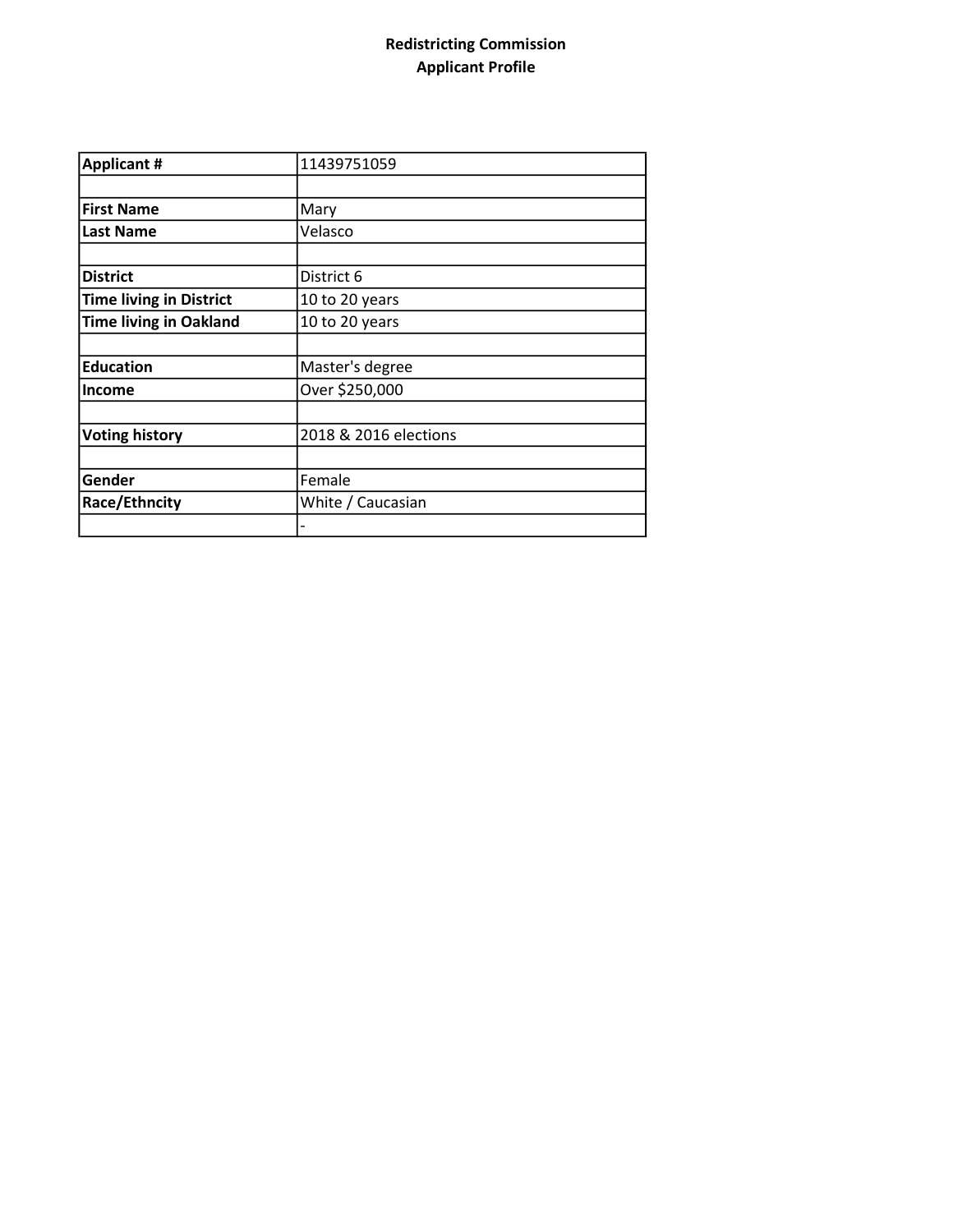## **Supplemental Questionnaire**

Your response to each of the mandatory following questions is limited to no more than 500 words. Please type in the space provided for each question.

\*1. Why do you wish to serve on the Commission and why do you think the work of the Commission is important?

I am an active citizen with a strong desire to have an impact on key issues affecting my community. Because the census happens so infrequently, I feel it is important to be involved in redrawing the district boundaries that are set each 10 years. I want to be involved in our democratic process to ensure equity for all citizens, that allows all voters to have confidence in our voting system. Politics have become so polarized. If we have fairly drawn districts that truly represent the voters, we may see our representatives as more willing to work together on the citizens' behalf.

\*2. Explain what it means to be impartial and describe your ability to exercise impartiality.

To be impartial is to be objective or neutral. It also means that someone can take all relevant information or a variety of data points to arrive at a fair decision. I believe we all see situations through a biased lens, based on life experiences; however, I think that I am able to assess each situation with available information and make an impartial decision. As additional information becomes available, I may adjust my views after weighing all of the factors. My career in medical sales required me to present objective data to my customers to ensure patients' safety. Additionally, my previous career in finance required objectivity in order to effectively analyze data. This ability to balance all input will be an asset to this role.

\*3. The Commissioners will need to work collaboratively in redrawing district boundaries. Provide an example from when you had to set aside your own self-interest to achieve a common goal.

I recently collaborated with my internal partner with her account in San Jose. We worked in different divisions and promoted different products within the same company. We worked together to set up a successful dinner presentation to many of the customers that we shared. Although it did not support my near-term goals, it went a long way to demonstrate our cohesiveness and build trust with key internal and external partners for future growth of our business.

\*4. All Commissioners must demonstrate an understanding of and appreciation for Oakland's diversity. Describe your knowledge of and appreciation for Oakland's people and places, and how this will enhance your work as a commissioner.

We moved to Oakland in 2007. I have worked in the hospitals and medical clinics in East Bay as well as the surrounding San Francisco Bay Area. I have seen many of the various areas of Oakland, our diverse population and the many cultural influences. My family and I have experienced the highs and lows of the economy and its impact on our neighbors. Oakland has many local businesses that are thriving and an equal amount that are struggling to stay afloat. Homelessness and crime are very complex issues that require great insight and empathy by our elected representatives in order to find a solution. Although these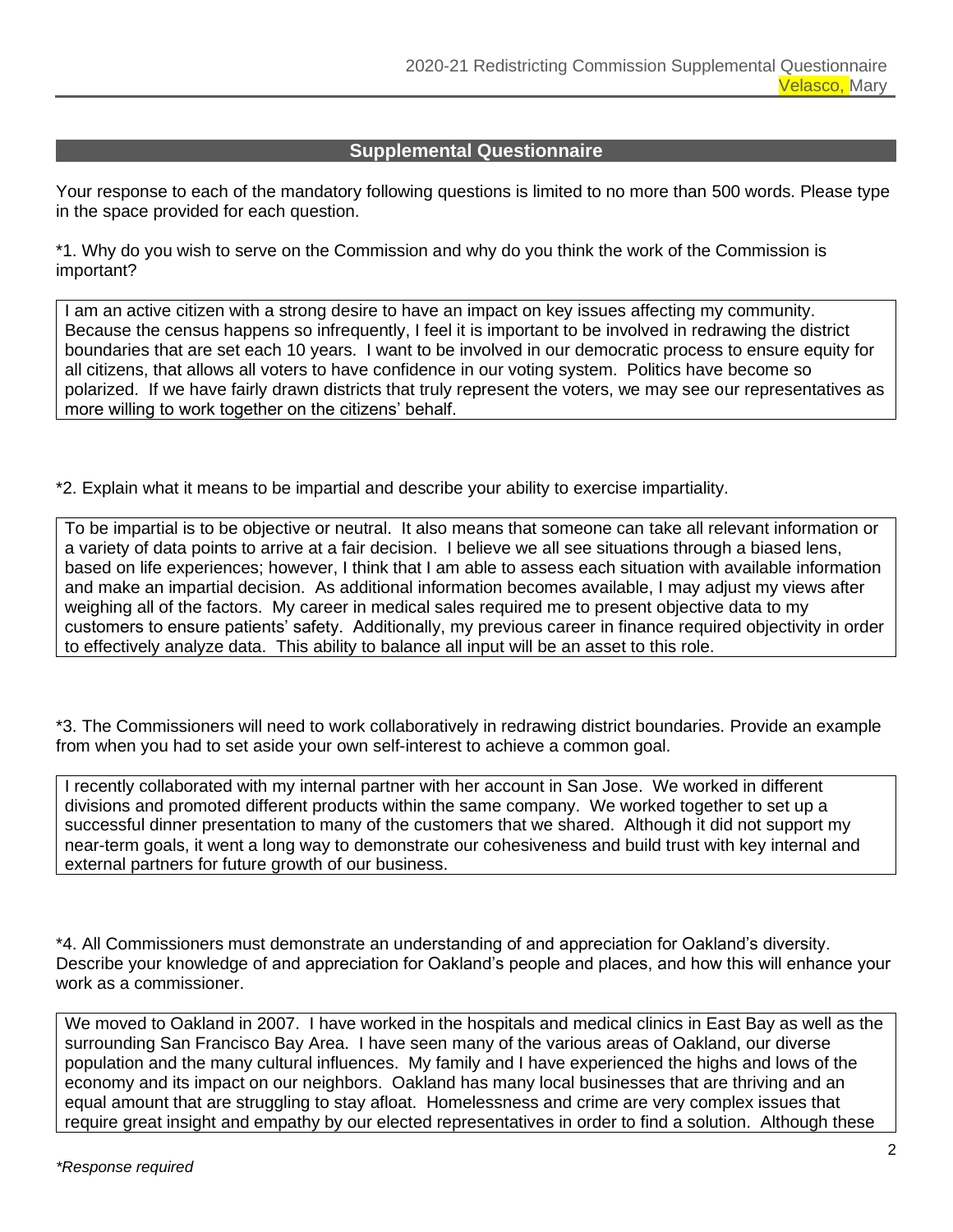issues are not unique to Oakland, I believe my knowledge of these challenges will enhance my ability to preform the role as commissioner.

\*5. Provide an example from when you faced a complex question or situation. What problem solving skills did you use to solve it?

We were launching a new product in a market with a high demand for an alternative to standard of care. There were many unknowns prior launch because this was a novel product and that had no immediate competitor. It required a great amount of market research to discover how the product would be received at launch. I worked with a team to develop a strategy for the Bay Area. We identified targets, potential barriers and the product's strengths and weaknesses. We also developed a phased roll-out plan for training providers and key decision-makers on the appropriate use of the product. As a result, we had a successful launch and hit number 1 in the nation at the end of first quarter, and maintained this lead throughout the first year of launch.

\*6. Describe any professional, social, political, volunteer, community activities, and/or causes in which you have been involved or that you have financially supported. If you do not have any activities to report, type N/A in the space provided.

Healthcare Businesswomen's Association (HBA) – Professional organization connecting women in the healthcare industry PTA/PTO – OUSD elementary and middle school organization to support students – Treasurer and Fundraising committees, among other volunteer activities. Sierra Club Yosemite Club CA Parks and Rec Campaigned/Canvased for Oakland Mayor and District 6 City Council elections (supported, not as candidate)

## *Additional Information (Optional)*

If there is any additional information that was not asked in the Supplemental Questionnaire that you believe would help the Screening Panel in making their nominations, you may enter that information here. Your response here is optional.

- Successful track record with over 16 years in device/pharma sales, cultivating solid relationships with KOL's, key customers internal partners.
- Leadership roles through Launch Strategy Development, Field Training and Support, Team Lead for various initiatives.
- Presentations that effectively launch new products and increase sales revenue within highly competitive markets.
- Excellent communication, interpersonal, organizational and leadership skills.
- Approximately 20 years of corporate financial planning and analysis, developed budgets, forecasts and recovery plans.
- Strong analytical skills and experience with strategic planning.
- Extensive experience with MS Office suite, CRM and ERP including SalesForce, SAP, Oracle.